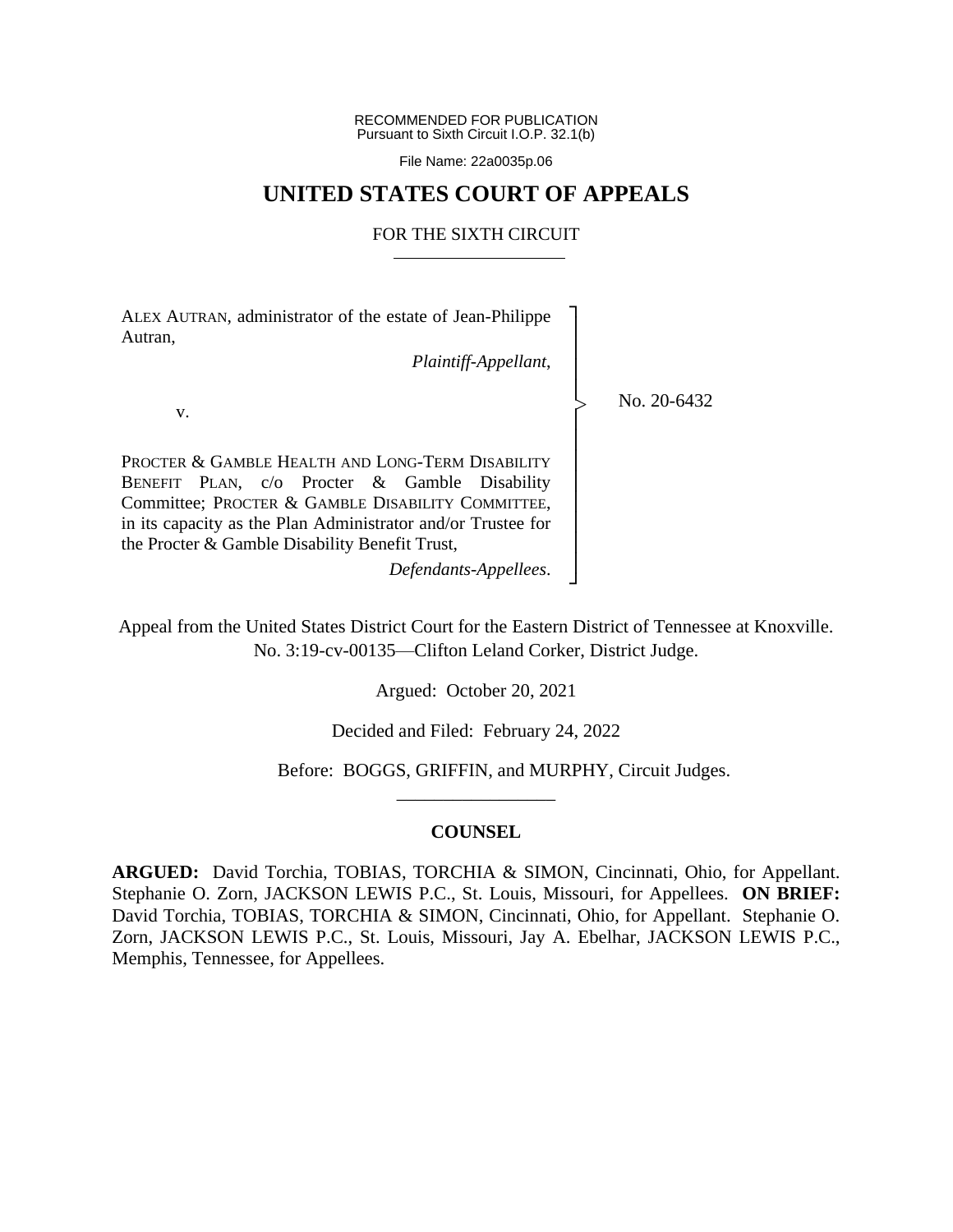# **OPINION** \_\_\_\_\_\_\_\_\_\_\_\_\_\_\_\_\_

\_\_\_\_\_\_\_\_\_\_\_\_\_\_\_\_\_

MURPHY, Circuit Judge. A seizure disorder unfortunately ended Dr. Jean-Philippe Autran's career as a top-notch research scientist with Procter & Gamble. In the ensuing years, Autran received total-disability benefits under the Procter & Gamble Health and Long-Term Disability Plan (the "Plan"). The Procter & Gamble Disability Committee (the "Committee") later terminated these benefits after concluding that Autran no longer qualified as totally disabled within the meaning of the Plan. Autran sued to overturn the Committee's benefits decision under the Employee Retirement Income Security Act (ERISA). Yet the Plan delegates discretionary authority to the Committee to decide benefits claims, so we must review its decision under the deferential arbitrary-and-capricious test. And the Committee had rational reasons to depart from the earlier total-disability finding. Among other new evidence, a doctor who performed many objective tests on Autran for over six hours found no basis to conclude that he suffered from a debilitating condition. We thus affirm the district court's summary-judgment decision for the Committee.

I

After obtaining graduate degrees in physics and chemistry, Autran eventually took a job as a research scientist with Procter & Gamble. He was a high performer at the company for well over a decade. But radiating chest pain forced him to the emergency room in December 2008. Autran had suffered an aortic aneurysm that required emergency surgery. Although the surgery repaired his aorta, it deprived his brain of oxygen for a lengthy period and put him at risk of developing seizures. Autran returned to his job at Procter & Gamble several months later. Yet the surgery affected his mental acuity, and he struggled to perform at his previously high level.

Autran's seizure risk materialized in 2010. He began to experience seizures that made him act strangely. Autran would become disoriented and fatigued during these episodes, and he would not remember his actions. Over the next two years, the episodes happened more and more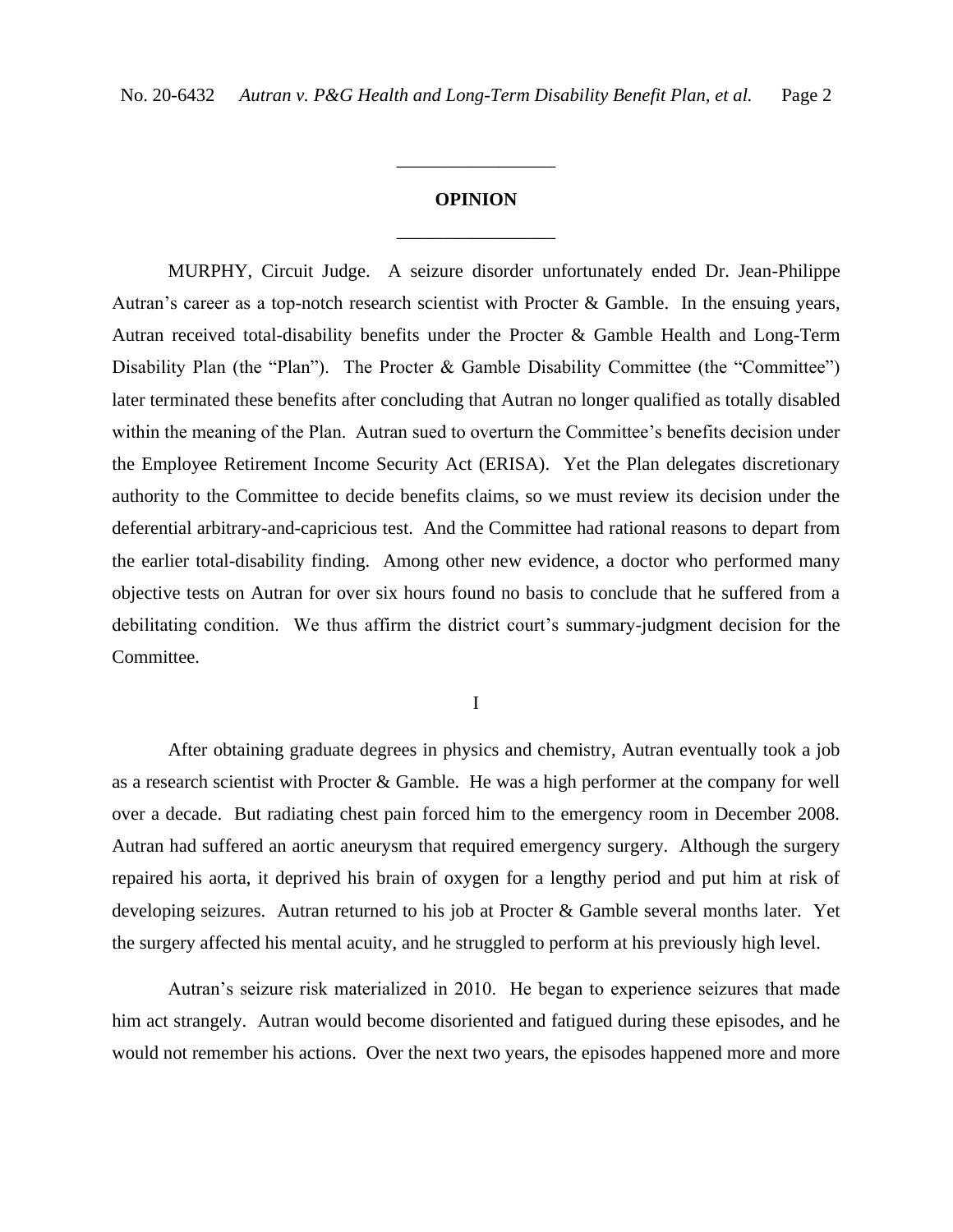frequently. By 2012, a neurologist diagnosed him with a seizure disorder. Frustrated with his increasing mental difficulties, Autran decided that he could no longer work.

In October 2012, Autran applied for disability benefits under the Plan at the encouragement of his Procter & Gamble colleagues. The Plan offers both total-disability and partial-disability benefits. It defines "Total Disability" to cover any "mental or physical condition" that, among other things, "is generally considered totally disabling by the medical profession[.]" Admin. R. (A.R.) 2122. It defines "Partial Disability" to cover any "mental or physical condition" that, among other things, renders participants unable to "perform [the] regular duties" of their "current job" but that allows them to "perform other roles" within or outside the company. A.R. 2121. The Plan's administrators decided that Autran qualified as "totally disabled" under these definitions and awarded him total-disability benefits.

To keep receiving these benefits under the Plan, though, Autran needed to regularly submit objective medical evidence proving his continued total disability. For years, Autran and the Plan's administrators have disagreed over whether he met this ongoing duty.

Their dispute started in 2014. Unsatisfied with the records from Autran's treating doctors, the Plan's administrators asked him to visit two independent doctors for medical evaluations. Both doctors opined that Autran was, at most, partially disabled. Beginning in February 2015, therefore, the administrators told Autran that he could receive only partialdisability benefits. Autran appealed this decision to the Plan's Trustees, as he had a right to do under the Plan. During the appeal, two other doctors reviewed Autran's file and agreed that he was not totally disabled. Based on this evidence, the Trustees affirmed the decision to switch Autran's payments to partial-disability benefits.

This change lasted only a matter of months because of Autran's successful efforts to obtain federal disability benefits under the Social Security system. He had applied for those benefits in 2013, as required by the Plan. At first, federal personnel denied his claim. But on the same day that the Trustees affirmed Autran's switch to partial-disability benefits, an administrative law judge found that he met the "disability" test under federal law. About a month later, the Social Security Administration awarded Autran over \$72,000 in benefits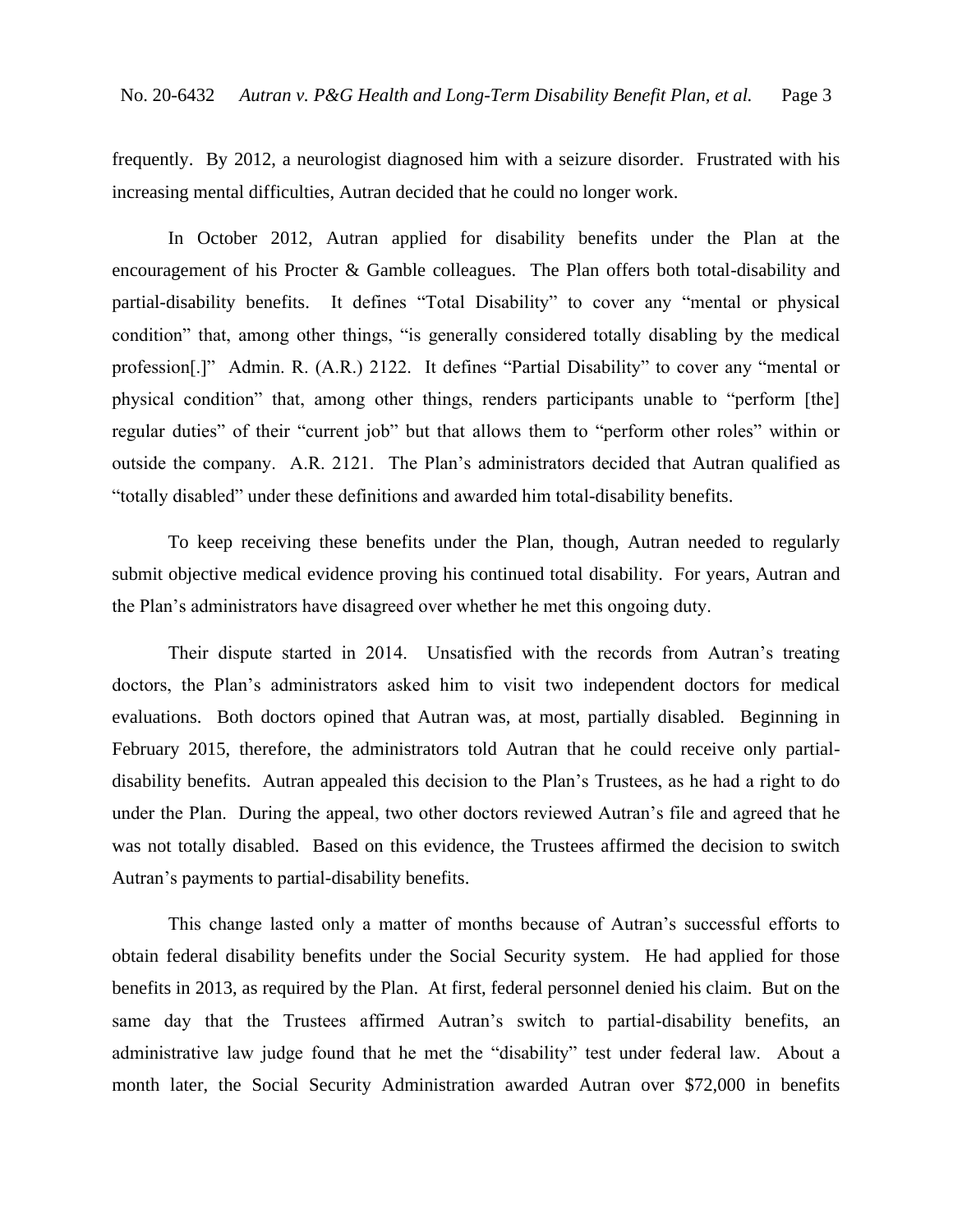retroactive to March 2013. When the Plan's administrators learned of this award, they notified Autran that he owed the Plan roughly the same amount to offset the Plan's overpayments in light of the retroactive Social Security award. They also told him that his 52-week lifetime limit on partial-disability benefits would expire in February 2016. Autran again appealed to the Trustees. Pending this appeal, two doctors conducted further file reviews. Both reviewers concluded that Autran was not totally disabled. One of them, neurologist Gregory Whitman, opined that Autran should be limited to "non-mentally demanding activities" and work only "4 hours per day" if he took another job. A.R. 902. Yet, relying primarily on the Social Security award, the Trustees changed their decision. In July 2016, they found Autran totally disabled under the Plan as of September 2015.

The reinstatement of Autran's total-disability benefits was also short lived. Records from his then-treating physicians left the Plan's administrators unconvinced that he remained disabled. They scheduled two more independent examinations for him. When these appointments fell through (for reasons the parties dispute), the administrators terminated Autran's benefits in April 2017. Autran appealed a third time. Meanwhile, Procter & Gamble amended the Plan by transferring the duty to make final benefits decisions from the Trustees to the Committee (the current defendant).

The Committee ordered a supplemental file review from Dr. Whitman and rescheduled the two in-person examinations. Dr. Whitman found insufficient new evidence in Autran's file to depart from his prior opinion that Autran could work part time. Dr. Malcolm Spica conducted a lengthy neuropsychological evaluation of Autran. His series of tests revealed "no consistent neurocognitive weaknesses" and "performances well within normal limits[.]" A.R. 1737–38. Dr. Keith Caruso conducted an independent medical examination. He diagnosed Autran as meeting the criteria for depression and anxiety but opined that neither condition rendered Autran totally disabled.

In March 2018, the Committee affirmed in part and reversed in part the administrators' decision to end Autran's benefits as of April 2017. It found that Autran did not meet the Plan's total-disability definition. It decided, however, that Autran remained partially disabled. So it awarded him his remaining 19 weeks of partial-disability benefits.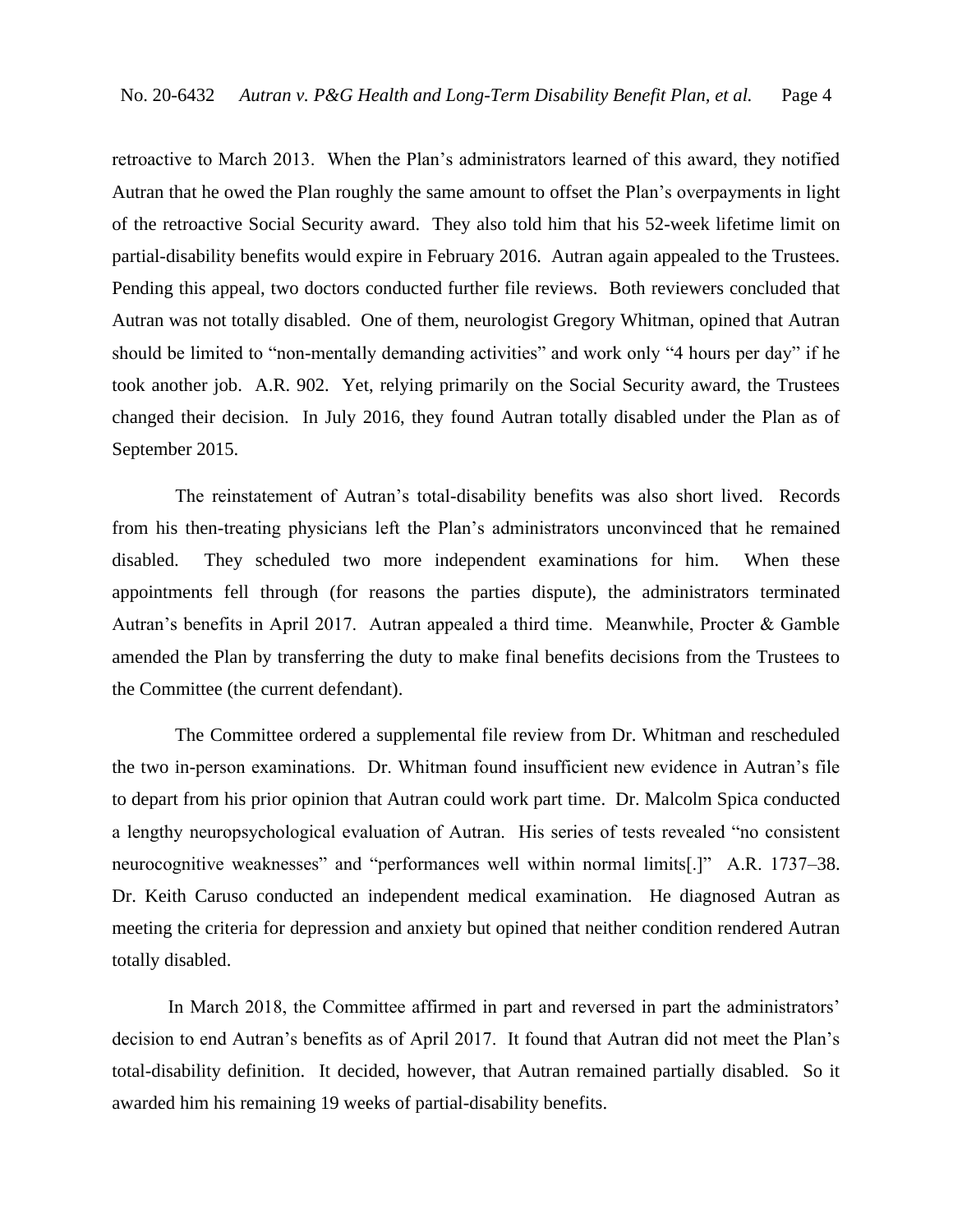Autran sued the Committee under ERISA seeking the more expansive total-disability benefits. *See* 29 U.S.C. § 1132(a)(1)(B). He tragically died in an accident during this lawsuit. Autran's son became the administrator of his estate and was substituted as the plaintiff. For simplicity, we will continue to refer to the plaintiff as Autran. The district court granted summary judgment to the Committee. Autran now appeals.

### II

This case's procedural posture requires us to identify two standards of review—one for the Committee's decision and the other for the district court's. Under ERISA, courts start with a presumption rooted in the common law of trusts that they will review a plan administrator's denial of benefits de novo. *See Firestone Tire & Rubber Co. v. Bruch*, 489 U.S. 101, 112–15 (1989). Yet plans often delegate discretionary power to administrators to interpret plan terms and apply those terms to a participant's circumstances. *See id.* at 115. For these plans, courts will review an administrator's benefits denial under an arbitrary-and-capricious standard. *See Frazier v. Life Ins. Co. of N. Am.*, 725 F.3d 560, 566 (6th Cir. 2013). In Autran's case, the parties agree that the Plan gives this discretionary power to the Committee, so we need not independently determine whether it does so. *See McClain v. Eaton Corp. Disability Plan*, 740 F.3d 1059, 1064 (6th Cir. 2014). We thus will review the Committee's finding that Autran was not totally disabled under the arbitrary-and-capricious test.

That leaves the standard of review for the district court's decision. It held that the Committee did not act arbitrarily or capriciously. We review such a holding de novo. *See Davis v. Hartford Life & Accident Ins. Co.*, 980 F.3d 541, 547 (6th Cir. 2020).

### A

Under arbitrary-and-capricious review, courts give great deference to plan administrators. *See McClain*, 740 F.3d at 1064–65. We must uphold an administrator's benefits decision as long as "it is the result of a deliberate, principled reasoning process and . . . supported by substantial evidence." *Davis*, 980 F.3d at 547 (citation omitted). This test has two components—one substantive, the other procedural.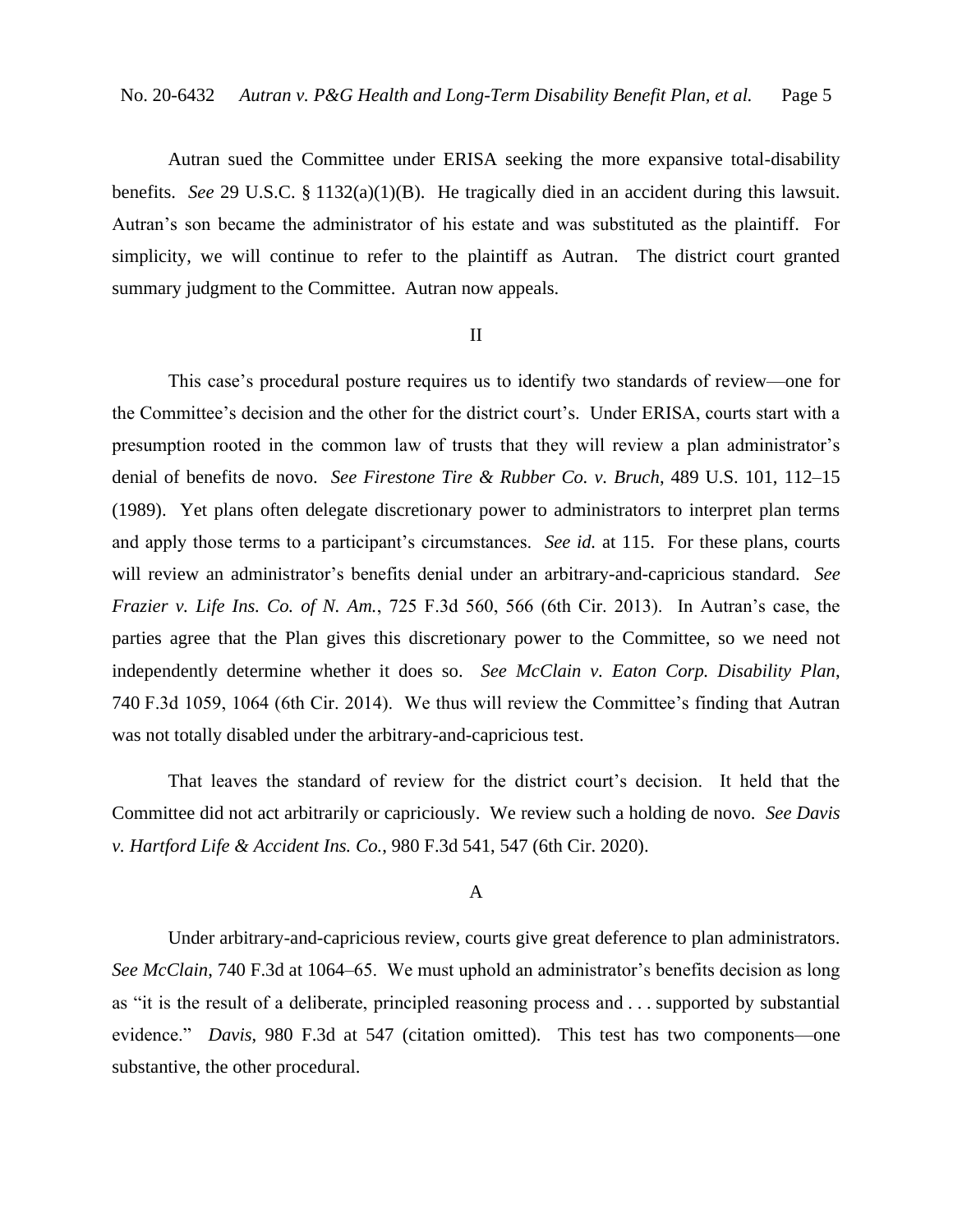Substantively, plan administrators may reach only those conclusions that are supported by substantial evidence in the administrative record. *See id.* at 549; *Schwalm v. Guardian Life Ins. Co. of Am.*, 626 F.3d 299, 308 (6th Cir. 2010). An administrator's decision will pass muster under this substantial-evidence test if a rational person could conclude that the evidence was "adequate" to justify the decision. *Davis*, 980 F.3d at 549 (citation omitted). And when the record contains evidence that could support a rational decision in either direction (that a plan participant was or was not disabled), the administrator's choice between this conflicting evidence cannot be considered arbitrary on substantive grounds. *See, e.g.*, *Jackson v. Blue Cross Blue Shield of Mich. Long Term Disability Program*, 761 F. App'x 539, 544 (6th Cir. 2019); *Schwalm*, 626 F.3d at 308; *Hurse v. Hartford Life & Accident Ins. Co.*, 77 F. App'x 310, 318 (6th Cir. 2003).

Procedurally, plan administrators must engage in reasoned decisionmaking. *See Davis*, 980 F.3d at 547. We have asked a variety of questions when deciding whether an administrator has done so, depending on the issues relevant to the appeal. To name a few: Did the administrator consider all the evidence or overlook evidence that cut the other way? *Compare Balmert v. Reliance Standard Life Ins. Co.*, 601 F.3d 497, 504 (6th Cir. 2010), *with Evans v. UnumProvident Corp.*, 434 F.3d 866, 877–79 (6th Cir. 2006). If the administrator departed from its earlier benefits ruling, did it adequately explain the change? *Compare Morris v. Am. Elec. Power Long-Term Disability Plan*, 399 F. App'x 978, 984–85 (6th Cir. 2010), *with Kramer v. Paul Revere Life Ins. Co.*, 571 F.3d 499, 507–08 (6th Cir. 2009). If the Social Security Administration found that the participant was disabled under federal law, did the administrator consider this ruling? *Compare Hurse*, 77 F. App'x at 316–18, *with Bennett v. Kemper Nat'l Servs., Inc.*, 514 F.3d 547, 553–54 (6th Cir. 2008). If the administrator credited certain doctors over others, did the credited doctors undertake a mere "file" review or conduct a thorough inperson evaluation? *Compare Huffaker v. Metro. Life Ins. Co.*, 271 F. App'x 493, 502–03 (6th Cir. 2008), *with Shaw v. AT&T Umbrella Benefit Plan No. 1*, 795 F.3d 538, 550 (6th Cir. 2015). And did the administrator have a conflict of interest that affected its decision? *Compare Judge v. Metro. Life Ins. Co.*, 710 F.3d 651, 663–64 (6th Cir. 2013), *with Calvert v. Firstar Fin., Inc.*, 409 F.3d 286, 292–93, 297 (6th Cir. 2005). None of the potentially relevant factors is dispositive in its own right; we must weigh them all when deciding whether the administrator's ultimate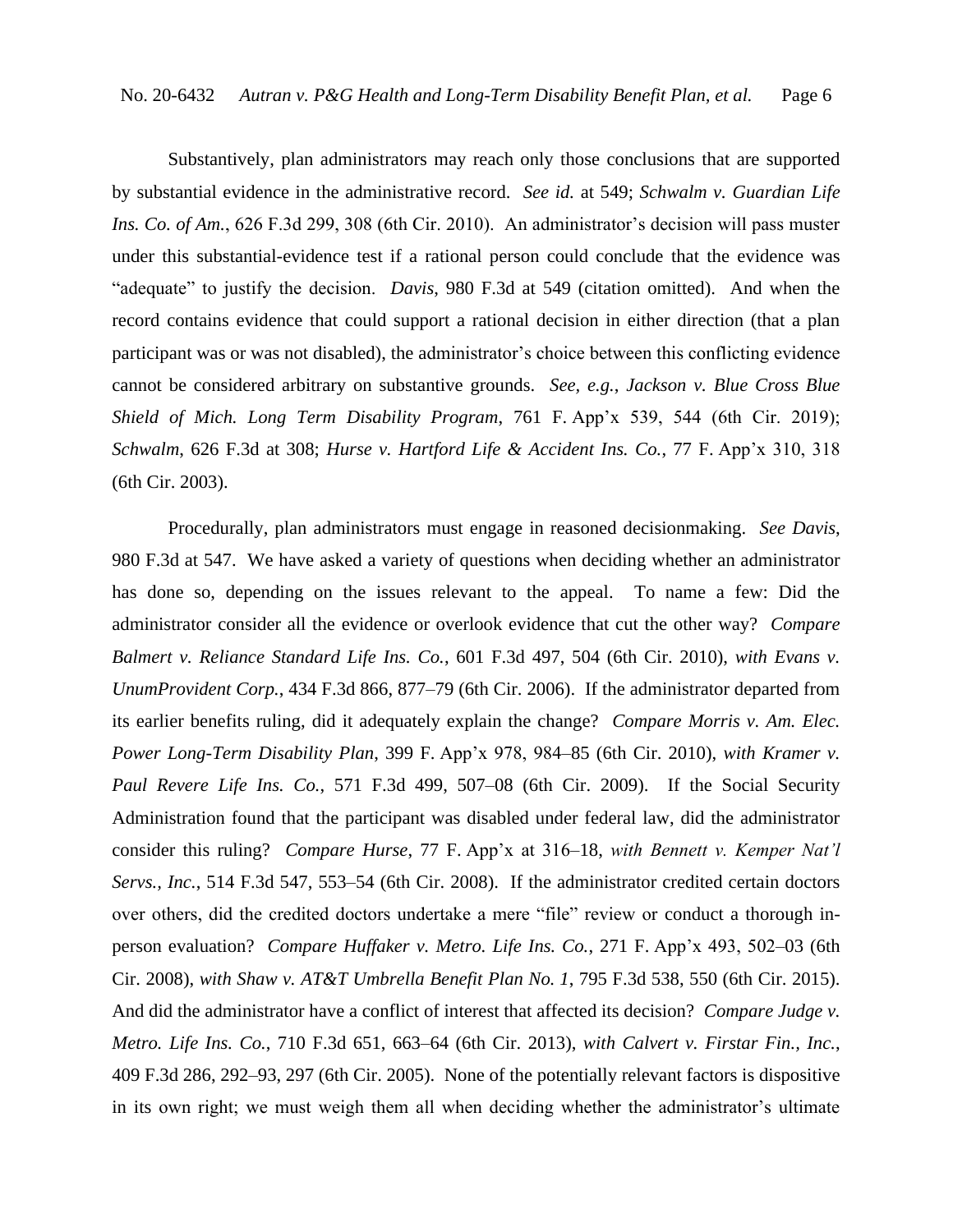conclusion resulted from a rational process. *See Metro. Life Ins. Co. v. Glenn*, 554 U.S. 105, 117–18 (2008); *Schwalm*, 626 F.3d at 308.

The Committee's decision in Autran's case satisfies these deferential substantive and procedural standards. Because we must address whether the Committee reasonably found that Autran was not totally disabled within the meaning of the Plan (not in some abstract sense), we start with basics about the Plan's key terms. *See, e.g.*, *Huffaker*, 271 F. App'x at 502. The Plan defines "Total Disability" to require a participant to have a "mental or physical condition" that is considered "totally disabling by the medical profession[.]" A.R. 2122. It adds that a totaldisability finding typically requires serious limitations: "Usually, Total Disability involves a condition of such severity as to require care in a hospital or restriction to the immediate confines of the home." *Id.* And it places the burden on participants to establish through "objective medical evidence" that they satisfy the demanding total-disability definition. A.R. 2125, 2128; A.R. 2493.

As a substantive matter, the record contained more than adequate evidence for the Committee to conclude that Autran did not meet this definition. *See Davis*, 980 F.3d at 549. Three pieces of evidence illustrate the point. Start with Dr. Spica's neuropsychological evaluation. Spica spent over 6 hours interviewing Autran and conducting some 17 tests. The objective testing showed substantial malingering on Autran's part. Yet Autran still performed "well within normal limits," a performance that was "not consistent with a debilitating disorder." A.R. 1737–38. Or consider Dr. Caruso's independent medical examination. Caruso interviewed Autran for over three hours and found "no evidence of significant cognitive deficits[.]" A.R. 1791. Although Autran met the criteria for depression and anxiety, Caruso opined that these ailments did not render Autran totally disabled (and certainly did not require him to be hospitalized or confined to his home). A.R. 1792. To the contrary, a "clearly very intelligent" Autran could undertake most of life's daily activities without aid. *Id.* He managed his finances, cooked, exercised (including biking and lifting weights), and engaged in hobbies (including painting, writing, poetry, and reading). A.R. 1788, 1792–93. Autran also admitted that he could still work in some capacity; he was presently working on "translating a book [from French to English] and writing a screenplay." A.R. 1792. Dr. Whitman's supplemental file review pointed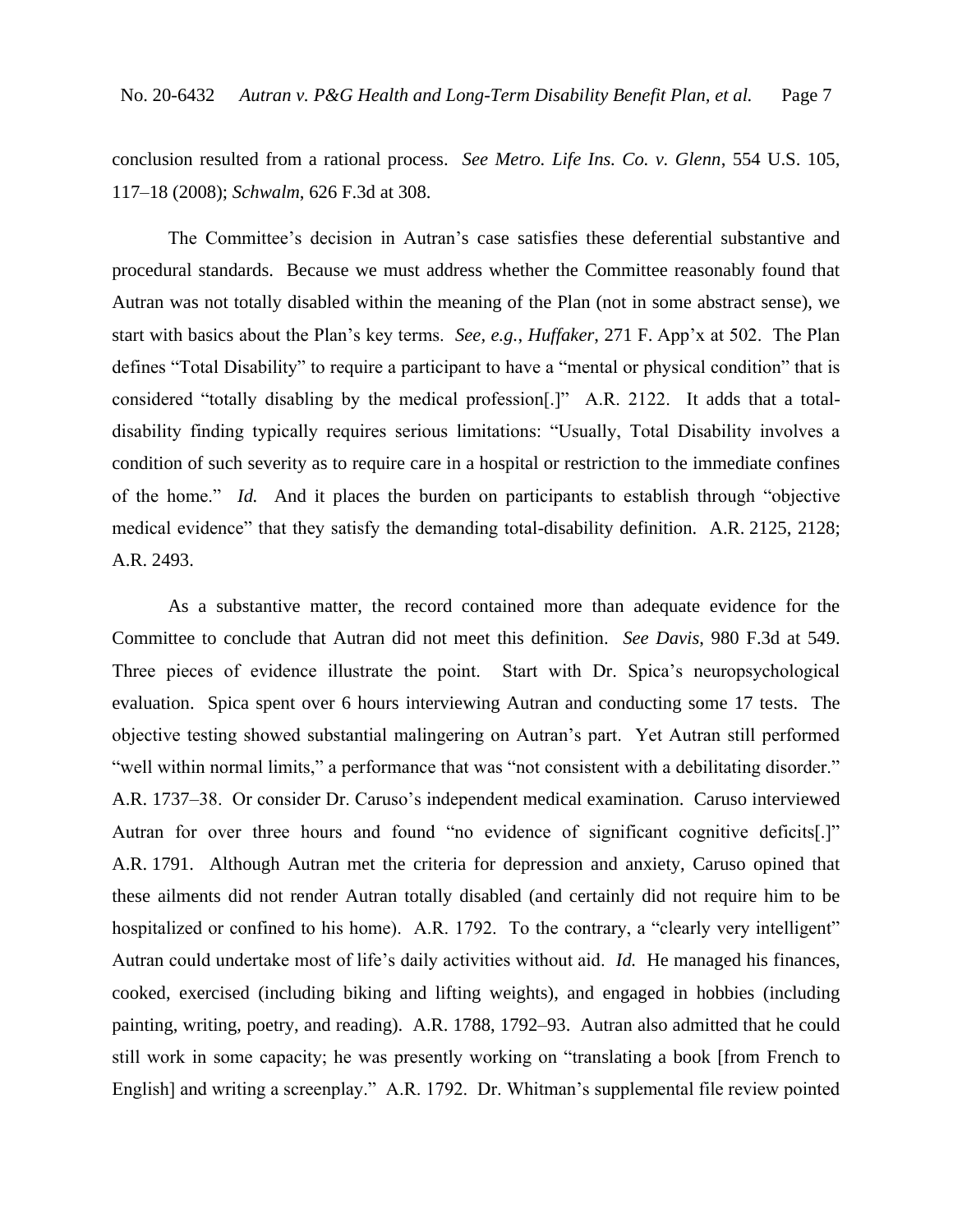in the same direction. He suggested that Autran had provided no new evidence for Whitman to depart from his prior opinion that Autran could work part time. A.R. 1692–93.

As a procedural matter, the Committee engaged in reasoned decisionmaking. *See Davis*, 980 F.3d at 547. Its opinion made clear that it had considered "all the records" for Autran's claim; it did not ignore evidence that went against its decision. A.R. 1816–17. In addition, the Committee relied primarily on high-quality evaluations by Drs. Spica and Caruso; it did not rest its conclusion on file reviews. *Id.* The Committee also confronted the contrary disability finding by the Social Security Administration, explaining that the federal agency follows disability standards different from those in the Plan. A.R. 1818. And even though the Trustees had previously found that Autran was totally disabled, they did not have the updated medical evaluations on which the Committee relied. A.R. 1816.

All told, thorough medical opinions gave the Committee a firm foundation to conclude that Autran did not, in the Plan's words, suffer from a "mental or physical condition" that the "medical profession" would consider "totally disabling." A.R. 2122. And the Committee adhered to a rational process when reaching that conclusion.

### B

Autran responds with six procedural reasons why the Committee erred. (He also argues that the Committee lacked substantial evidence for its decision, but his substantive challenge merely incorporates (and so turns on) his procedural claims.) Specifically, Autran argues that the Committee: (1) wrongly departed from the Trustees' prior decision; (2) cherry-picked helpful information and ignored harmful information; (3) failed to adequately distinguish the Social Security Administration's decision; (4) failed to identify a job that Autran could perform; (5) ignored the side effects of his medications; and (6) acted with an improper conflict of interest. We will consider each objection in turn.

1. *Did the Committee arbitrarily change course?* Autran initially argues that the Committee applied the Plan's total-disability definition inconsistently and that he experienced no material health change between July 2016 (when the Trustees found that he was totally disabled) and March 2018 (when the Committee found that he was not). He is mistaken.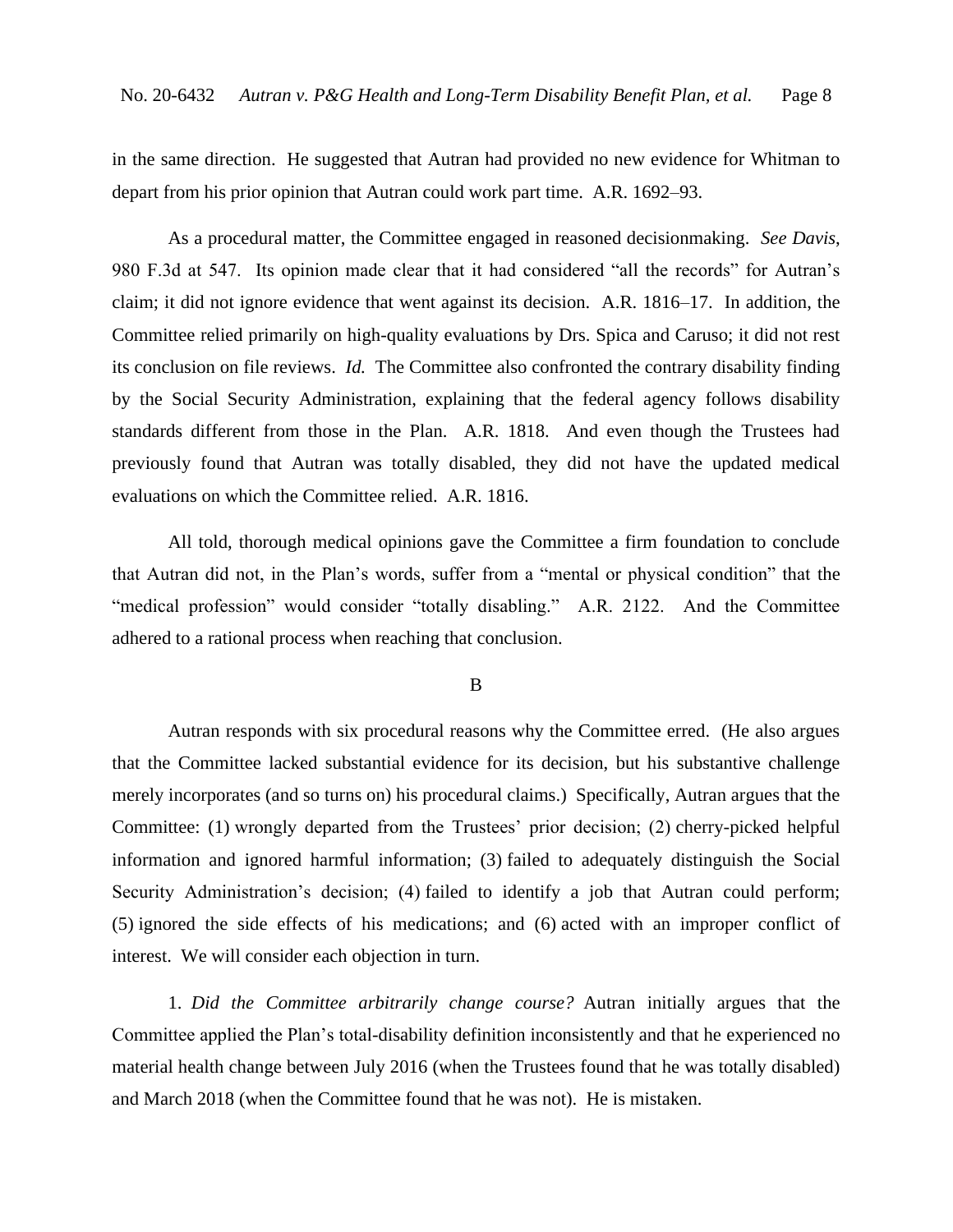To be sure, Autran correctly notes that a plan administrator acts arbitrarily if it haphazardly departs from a prior decision with no rational explanation for the change. *See McCollum v. Life Ins. Co. of N. Am.*, 495 F. App'x 694, 704 (6th Cir. 2012); *Kramer*, 571 F.3d at 507–08. Yet administrators are not rigidly locked into their initial benefits decision, especially when new medical evidence comes to light or the participant's health changes. *See Rose v. Hartford Fin. Servs. Grp., Inc.*, 268 F. App'x 444, 454 (6th Cir. 2008); *see also Davis*, 980 F.3d at 548–49; *Saunders v. Procter & Gamble Health & Long-Term Disability Benefit Plan*, 659 F. App'x 272, 277 (6th Cir. 2016). Such an "illogical" rule would harm participants by making administrators wary of awarding benefits at the outset for fear that they could not stop the flow of benefits if new evidence shows that their initial decision was wrong. *Rose*, 268 F. App'x at 454. To make a benefits change, then, an administrator need only identify a "rational" reason for it. *Morris*, 399 F. App'x at 984.

The Committee met this low bar. It had new information before it in 2018 that the Trustees lacked in 2016. A.R. 1816–17. When the Committee initially reviewed Autran's case file without the evaluations from Drs. Spica and Caruso, it realized that it needed to have these evaluations before it could reach a proper decision. A.R. 1816. So it arranged for their scheduling. *Id.* And these new evaluations "at the beginning of 2018" unambiguously failed to show any significant neurocognitive weaknesses in Autran. A.R. 1817. The Committee acted perfectly rationally by relying on this new evidence to make the change. *See Morris*, 399 F. App'x at 984.

Autran counters that the Committee's change was still arbitrary because the new evidence did not show an *improvement* in his condition between 2016 and 2018. He is wrong on the facts and the law. Factually, the Committee cited evidence that pointed to better mental functioning. A.R. 1816. Dr. Spica, for example, noted that Autran's test results showed improvement from prior results in 2014. A.R. 1738. Autran also told Spica that "his seizure disorder" was currently "well-controlled" and that he had "not had a seizure" for many months. A.R. 1731. In his supplemental file review, Dr. Whitman likewise suggested that "there may have even been some improvement" in Autran's condition since his last file review. A.R. 1692.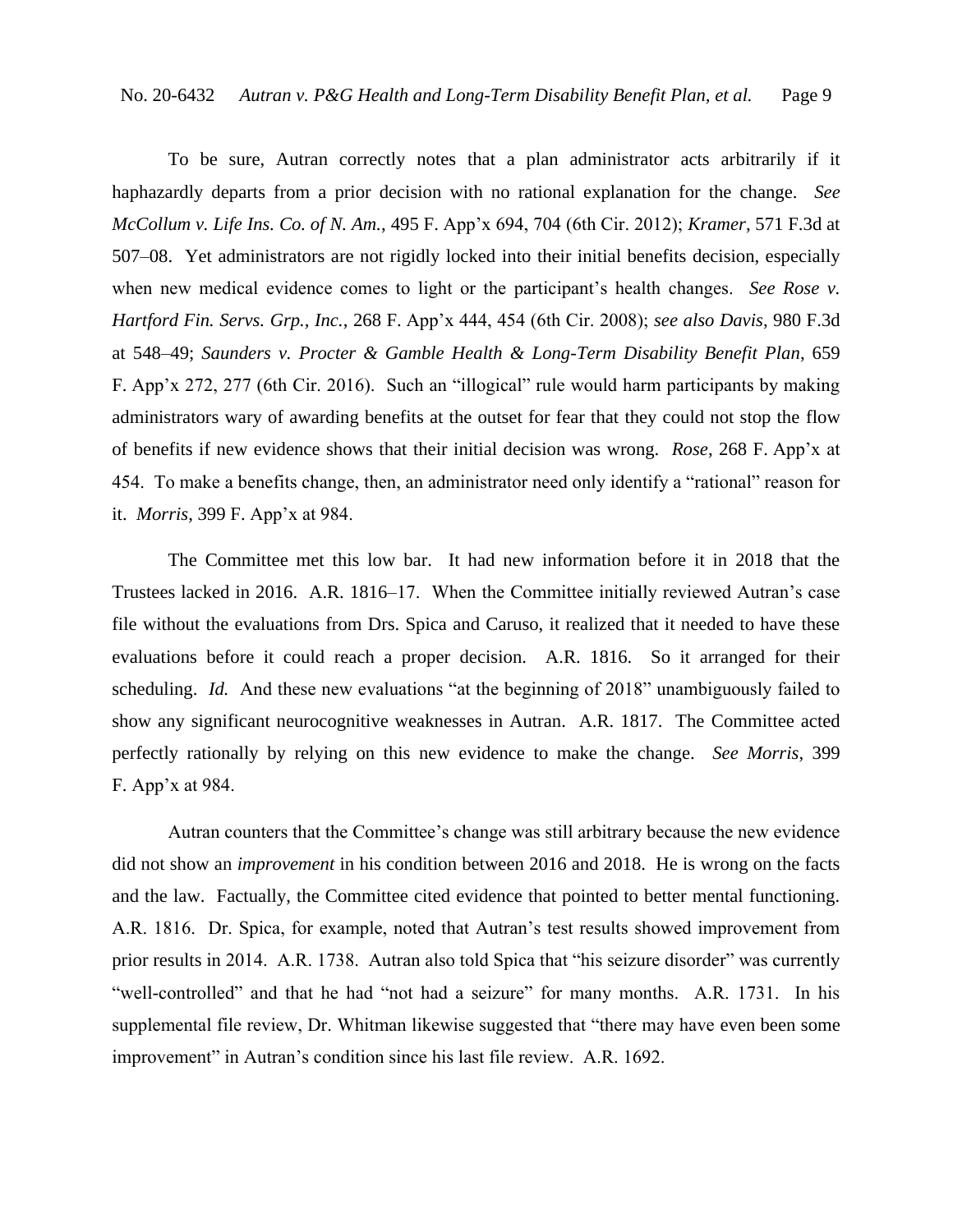Legally, the Committee did not need to rest its change from the Trustees' earlier decision on the ground that Autran's condition had improved. *See Davis*, 980 F.3d at 548. It is also rational for a plan administrator to make a change based on, say, better evidence showing the extent of the participant's condition, *Morris*, 399 F. App'x at 984, or an acknowledgement that the administrator's original decision was simply mistaken, *Saunders*, 659 F. App'x at 277. And here, the new evidence unambiguously showed that Autran was not totally disabled.

Autran next argues that the Committee has not adhered to a consistent interpretation of the Plan's total-disability definition. In this case, the Committee argued that the definition lacks an inability-to-work (or "occupational") element and that the definition turns on whether medical professionals would deem a condition totally disabling. In another case before this court, by contrast, the Committee relied on a participant's ability to work as the basis to find that he was not totally disabled. *See Lloyd v. Procter & Gamble Disability Benefit Plan, Plan #501*, 2021 WL 4026683, at  $*6-8$  (6th Cir. Sept. 3, 2021). These facially inconsistent positions, however, are rationally reconcilable. As we explained in *Lloyd*, the Committee could reasonably find "that the medical profession would include a work-capacity component among the relevant criteria" in deciding whether a condition is totally disabling. *Id.* at \*7. The Committee took the same approach here. It did not treat an inability to work as a required *element* for a total-disability finding; it found that Autran's ability to work was *evidence* that he was not totally disabled. And the Committee could rationally conclude that this ability-to-work evidence reinforced its conclusion that Autran did not meet the Plan's rather stringent total-disability definition.

2. *Did the Committee arbitrarily fail to consider the whole record?* Autran also claims that the Committee considered only the new evidence from Drs. Spica, Caruso, and Whitman, and ignored his treating physicians' contrary findings. He is mistaken here too.

Autran again correctly identifies the background law: administrators may not selectively review the administrative record by picking out the opinions of the doctors that support their decisions while ignoring the opinions of a participant's treating doctors that do not. *See Shaw*, 795 F.3d at 548–49. Administrators instead must consider all opinions on both sides of a disputed disability question. *See Evans*, 434 F.3d at 876, 879. That said, administrators need not give "special weight" to a treating physician's opinions over the opinions of others. *See Black &*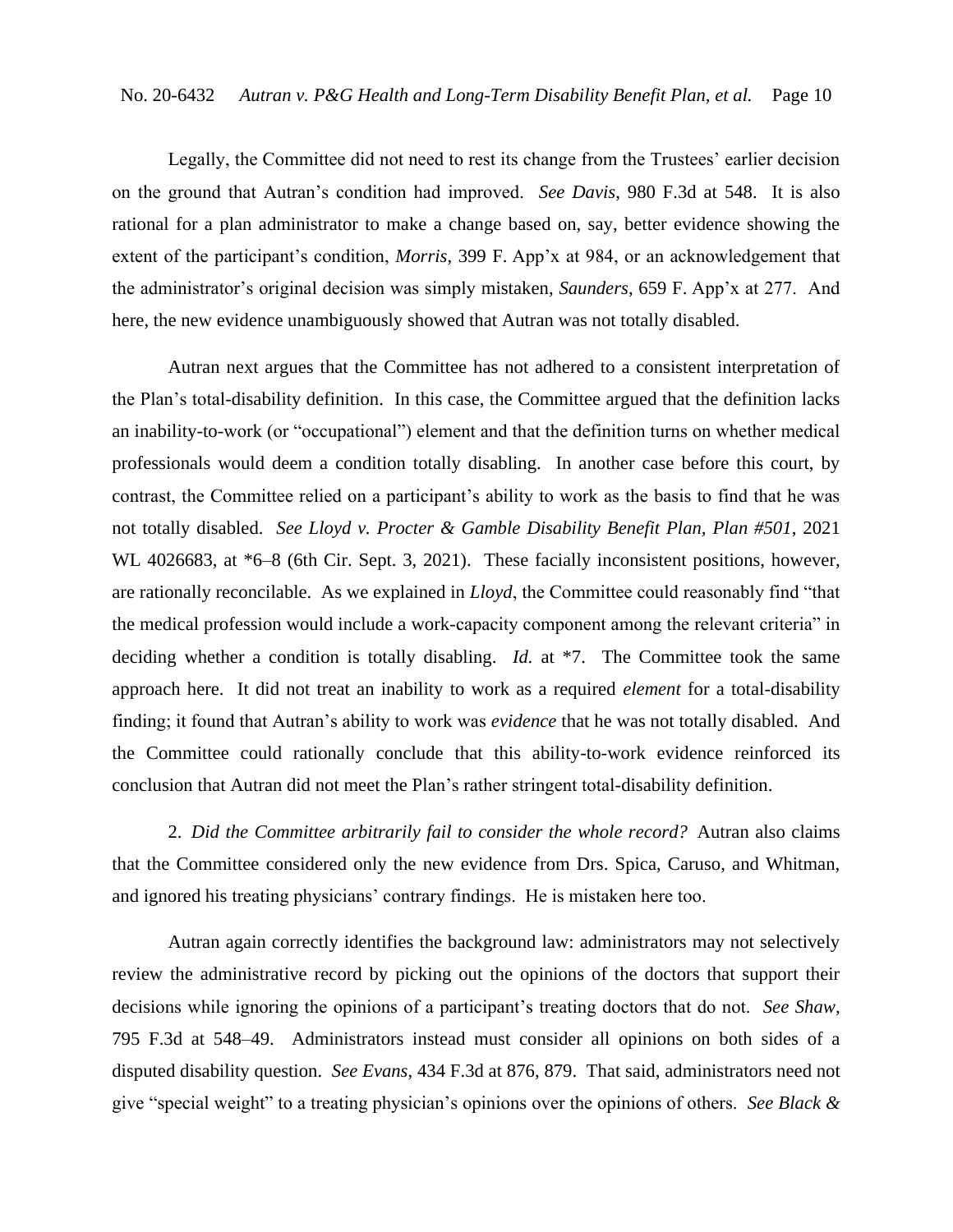*Decker Disability Plan v. Nord*, 538 U.S. 822, 834 (2003); *Balmert*, 601 F.3d at 504. Rather, as long as administrators offer a "reasoned explanation" for crediting independent physicians over treating physicians, we must respect their choice. *Davis*, 980 F.3d at 548 (quoting *McDonald v. W.-S. Life Ins. Co.*, 347 F.3d 161, 169 (6th Cir. 2003)). And we have repeatedly found such a reasoned explanation when objective medical evidence did not support the treating doctors' opinions. *See Castor v. AT&T Umbrella Benefit Plan No. 3*, 728 F. App'x 457, 466 (6th Cir. 2018); *Judge*, 710 F.3d at 660–61; *Oody v. Kimberly-Clark Corp. Pension Plan*, 215 F. App'x 447, 452 (6th Cir. 2007); *Yeager v. Reliance Standard Life Ins. Co.*, 88 F.3d 376, 382 (6th Cir. 1996).

For a second time, the Committee met this low bar. As an initial matter, it did not "totally ignore" the records from Autran's treating physicians—Dr. Dinu Nodit, a neurologist, and Dr. Candice Drewry, a primary-care physician. *Balmert*, 601 F.3d at 504. It expressly cited them. A.R. 1816. Admittedly, Dr. Nodit provided a letter expressing his belief that Autran was not "able to return to work even part-time" because Autran could not focus for more than a couple hours or drive. A.R. 1152. Yet the Committee had a "reasoned" basis for crediting the opinions of the independent physicians over Dr. Nodit's opinion. *Davis*, 980 F.3d at 548 (citation omitted). The Plan requires Autran to rely on "objective" evidence—that is, evidence "that can be observed or verified by someone other than" himself. *The American Heritage Dictionary of the English Language* 1215 (5th ed. 2011); *see* A.R. 2128. And, as the Committee explained, Dr. Nodit's opinion was contradicted by the objective findings from his own examinations of Autran. A.R. 1816. Those examinations showed that Autran had largely normal characteristics, including normal "[m]ental [s]tatus," "attention span and concentration," "[o]rientation . . . to person, place, and time," and "basic gait[.]" A.R. 1271. Dr. Drewry's evaluations likewise showed largely normal findings. A.R. 1074, 1130. Autran himself also told Dr. Spica that he generally "drives without difficulty[.]" A.R. 1732. In short, the objective evidence backed up the opinions of the independent physicians more than they did Dr. Nodit's opinion. *Cf. Judge*, 710 F.3d at 660–61; *Balmert*, 601 F.3d at 504.

Autran insists that the Committee overlooked other portions of his physicians' records. He, for example, points to a list of symptoms in Dr. Nodit's examination notes, including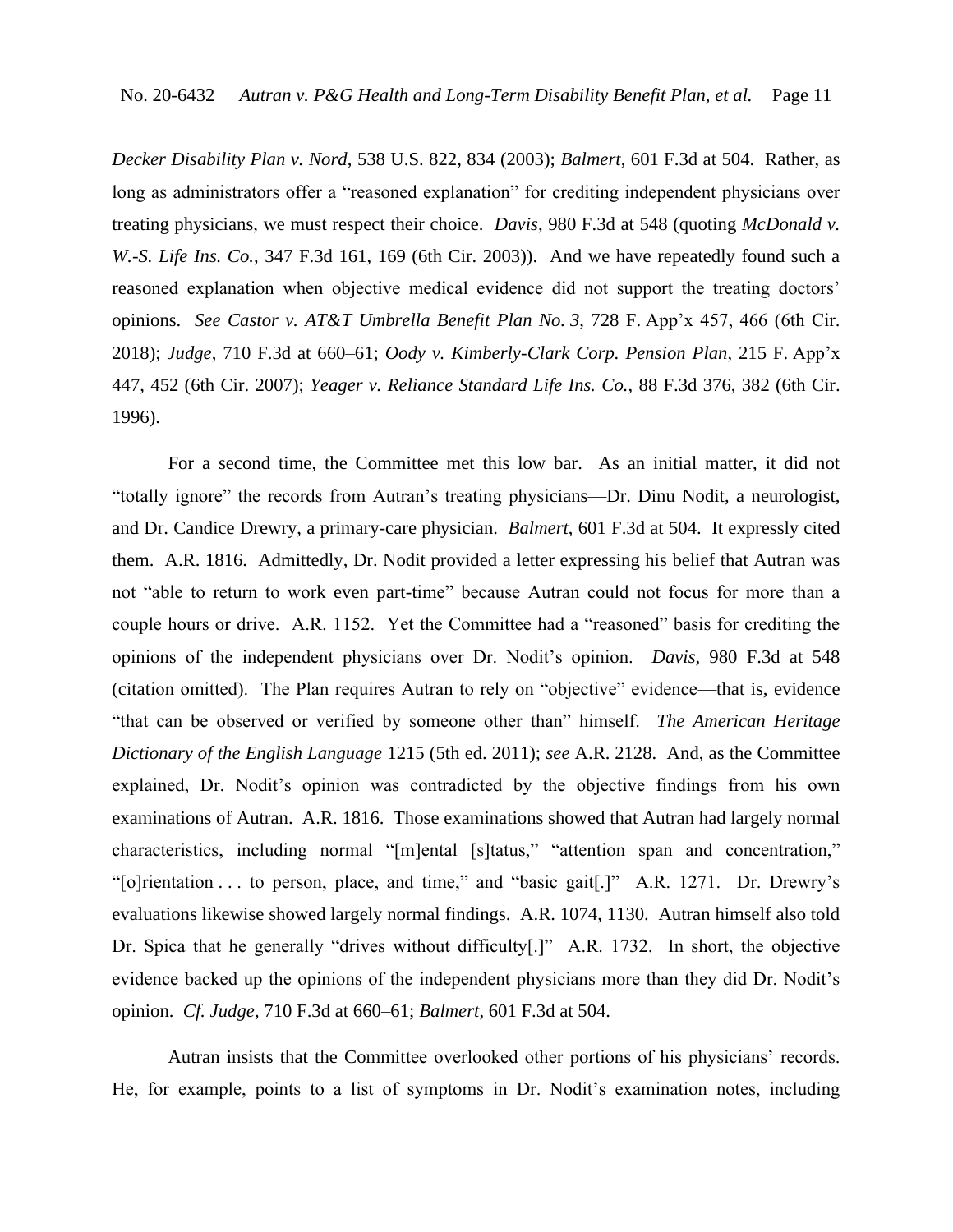"difficulty walking, memory loss, imbalance or falling, confusion, syncope, and dizziness[.]" A.R. 1270. Autran leaves out a critical element: The symptoms were prefaced with the qualifying phrase "[p]atient reports." *Id.* That is, the records listed subjective symptoms perceived by Autran, not objective evidence perceived by others. The Committee could rationally accept the findings of the independent physicians (which were supported by a slew of objective tests) over his own doctors' opinions (which were supported by subjective selfassessments). *See Castor*, 728 F. App'x at 466.

3. *Did the Committee wrongly depart from the Social Security decision?* Autran next says that the Committee arbitrarily refused to follow the Social Security Administration's decision finding him disabled under federal law. He cites our cases holding that an administrator cannot ignore a federal disability finding if the plan requires a participant to apply for Social Security benefits and if such a federal award helps the plan (by reducing the amount that it owes the participant). *See, e.g.*, *Bennett*, 514 F.3d at 553–54. Autran proved some of these factors here. The Plan requires participants to apply for Social Security benefits. It also benefitted financially from Autran's federal award because administrators made him return over \$70,000 in disability payments that they had distributed before that retroactive award. But Autran failed to prove the most important factor: The Committee did not ignore the federal disability finding. *See O'Bryan v. Consol Energy, Inc.*, 477 F. App'x 306, 308 (6th Cir. 2012) (per curiam).

To the contrary, the Committee "considered" the federal finding and gave rational reasons for rejecting it. A.R. 1818. For one thing, the Committee uses different "criteria" to "determine" a participant's total disability than the criteria used by the Social Security Administration to determine a person's disability under federal law. *Id.* Federal law strictly follows an occupational model that ties an applicant's disability to the applicant's ability to work. *See* 42 U.S.C. § 423(d). The Plan, by contrast, asks whether the medical community would view a condition as totally disabling. A.R. 2122. While the Plan's administrators have relied on ability-to-work evidence when deciding whether a participant meets this medicalcommunity test, that test is not strictly occupational in the same way as the federal test. *See Hurse*, 77 F. App'x at 317–18.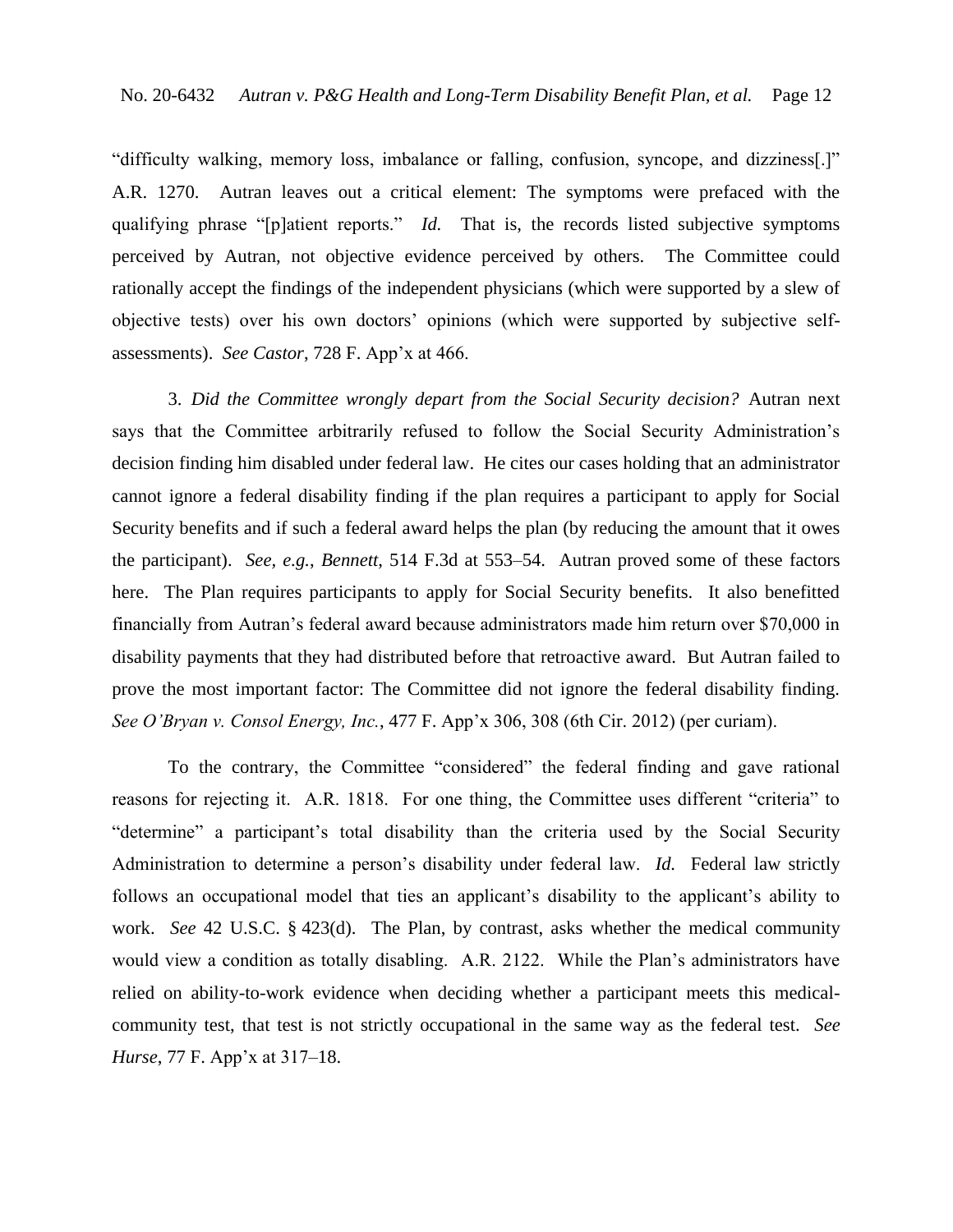For another thing, at the time of Autran's favorable Social Security decision, the Social Security Administration adhered to a "treating physician rule" that gave more weight to the opinions of a person's treating physicians than to the opinions of other doctors. A.R. 1818; *see* 20 C.F.R. § 416.927(c)(2); *but cf.* 20 C.F.R. § 416.920c(a) (eliminating rule for claims filed on or after March 27, 2017). Under the Plan, by contrast, the Committee did not need to give more weight to Autran's treating physicians. *See Black & Decker*, 538 U.S. at 831–34; *Whitaker v. Hartford Life & Accident Ins. Co.*, 404 F.3d 947, 949 (6th Cir. 2005).

For a third, the Committee relied on evidence that the Social Security Administration did not have before it when finding that Autran was disabled. A.R. 1816–17. Drs. Spica and Caruso, for example, conducted their in-person evaluations after the federal decision. *See O'Bryan*, 477 F. App'x at 308. The Committee thus rationally explained its departure from that decision.

4. *Did the Committee need to identify a job that Autran could perform?* Autran next suggests that our cases required the Committee to identify a specific job that he could perform in order to find that he was not totally disabled. He misreads our law. Unlike the Plan, other ERISA plans often directly tie a participant's total disability to the participant's inability to work—that is, these plans follow a disability test more like the federal occupational test. *See, e.g.*, *Holden v. Unum Life Ins. Co. of Am.*, 2021 WL 2836624, at \*4 (6th Cir. July 8, 2021); *Judge*, 710 F.3d at 654; *Douglas v. Gen. Dynamics Long Term Disability Plan*, 43 F. App'x 864, 866 & n.2 (6th Cir. 2002). Even for these plans, however, we have rejected a legal rule requiring administrators to introduce vocational evidence identifying jobs that participants can perform. *See Judge*, 710 F.3d at 662–63. So it would make no sense for us to require the Committee to identify such jobs given that the Plan's terms place less weight on a participant's ability to work.

Neither of the cases on which Autran relies adopts a contrary rule. *See Brooking v. Hartford Life & Accident Ins. Co.*, 167 F. App'x 544, 548–49 (6th Cir. 2006); *McDonald*, 347 F.3d at 170–72. *McDonald* overturned a plan administrator's decision on the evidentiary ground that the administrator lacked sufficient evidence, not the legal ground that it needed to identify a job that the participant could perform. *See* 347 F.3d at 170–71. We reasoned that the administrator arbitrarily relied on a doctor's speculative claim that the participant might one day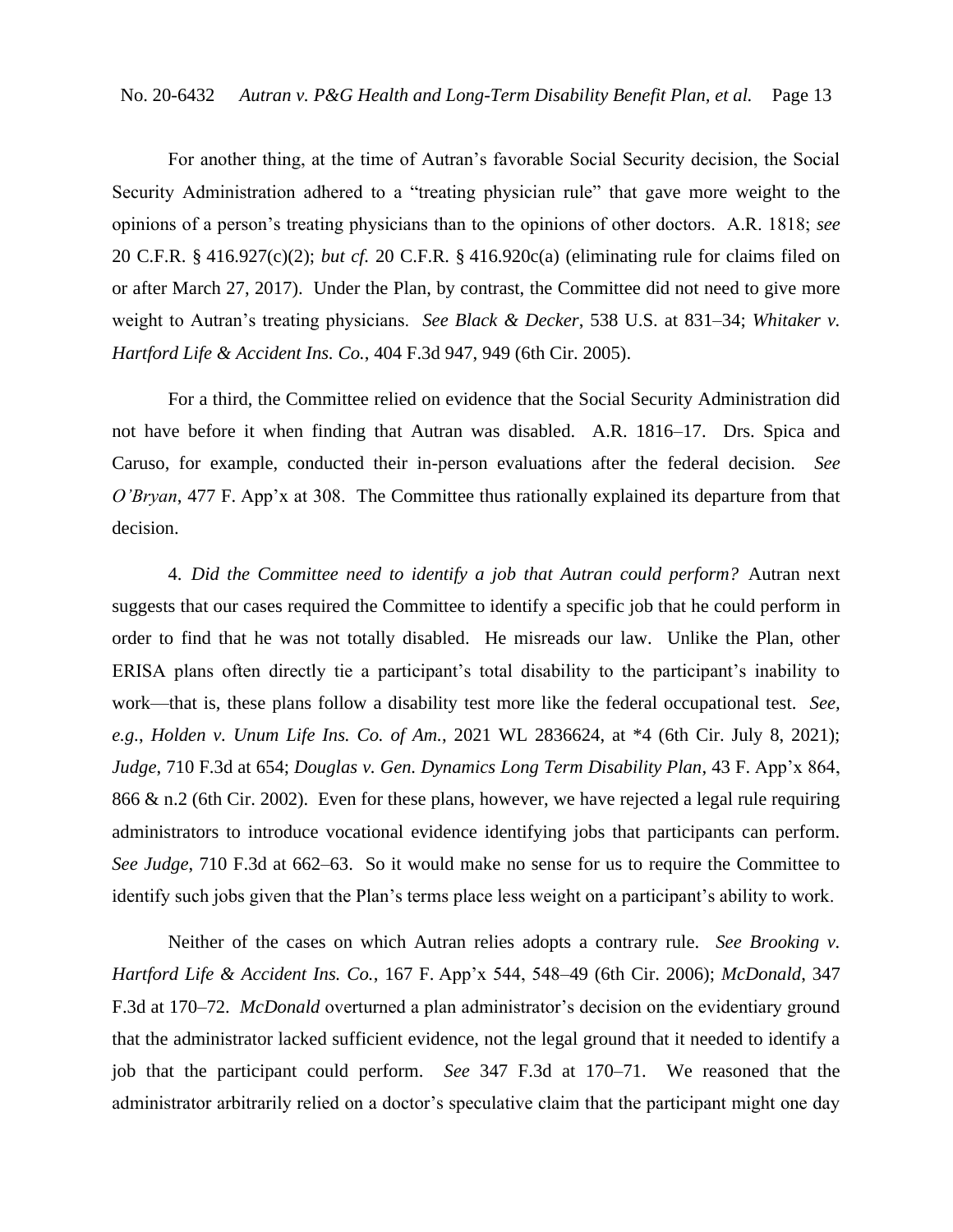return to work because the "overwhelming evidence" showed the contrary. *Id.* at 171. In *Brooking*, the administrator had identified specific jobs that the participant could perform, but its conclusion that she could perform those jobs conflicted with the objective evidence. 167 F. App'x at 548–49. Nowhere did *Brooking* suggest that an administrator must identify such a job if the objective medical evidence showed that the participant did not have a health condition that prevented work. *See id.*

5. *Did the Committee wrongly ignore the side effects of Autran's medications?* Autran next argues that the Committee overlooked that he was taking medications with side effects. True, if an administrator ignored a treating physician's records objectively demonstrating that a participant's medications have caused debilitating side effects, we have found that the administrator acted arbitrarily. *See Godmar v. Hewlett-Packard Co.*, 631 F. App'x 397, 405–06 (6th Cir. 2015); *Smith v. Cont'l Cas. Co.*, 450 F.3d 253, 265 (6th Cir. 2006). If, by contrast, other individuals could not verify the side effects (that is, if they were not rooted in objective evidence), those effects have provided no basis to overturn an administrator's decision. *See Fenwick v. Hartford Life & Accident Ins. Co.*, 841 F. App'x 847, 854 (6th Cir. 2021).

Autran's evidence falls on the wrong side of this line. He relies on his own subjective assessments that his medications were causing side effects. He, for example, sent an administrator a link to the page on rxlist.com for one medication, alleging that he had virtually all the listed side effects. But he does not point to any objective evidence reinforcing his claim that his medications were causing these effects. *See Rothe v. Duke Energy Long Term Disability Plan*, 688 F. App'x 316, 320 (6th Cir. 2017); *Schwalm*, 626 F.3d at 313.

Autran's failure to identify objective evidence distinguishes his case from those on which he relies. In these other cases, physician records confirmed that a patient had been experiencing the health impacts of the prescribed drugs. *See Godmar*, 631 F. App'x at 405–06; *Smith*, 450 F.3d at 264. But the records in this case do not confirm Autran's subjective assessments. In these other cases, moreover, many factors influenced the court's conclusion that the plan administrator had acted arbitrarily; the court did not rest on the side effects of the medications alone. Take, for example, *Godmar*. There, the administrator's failure even to mention the participant's medications was just one factor among many other shortcomings that rendered the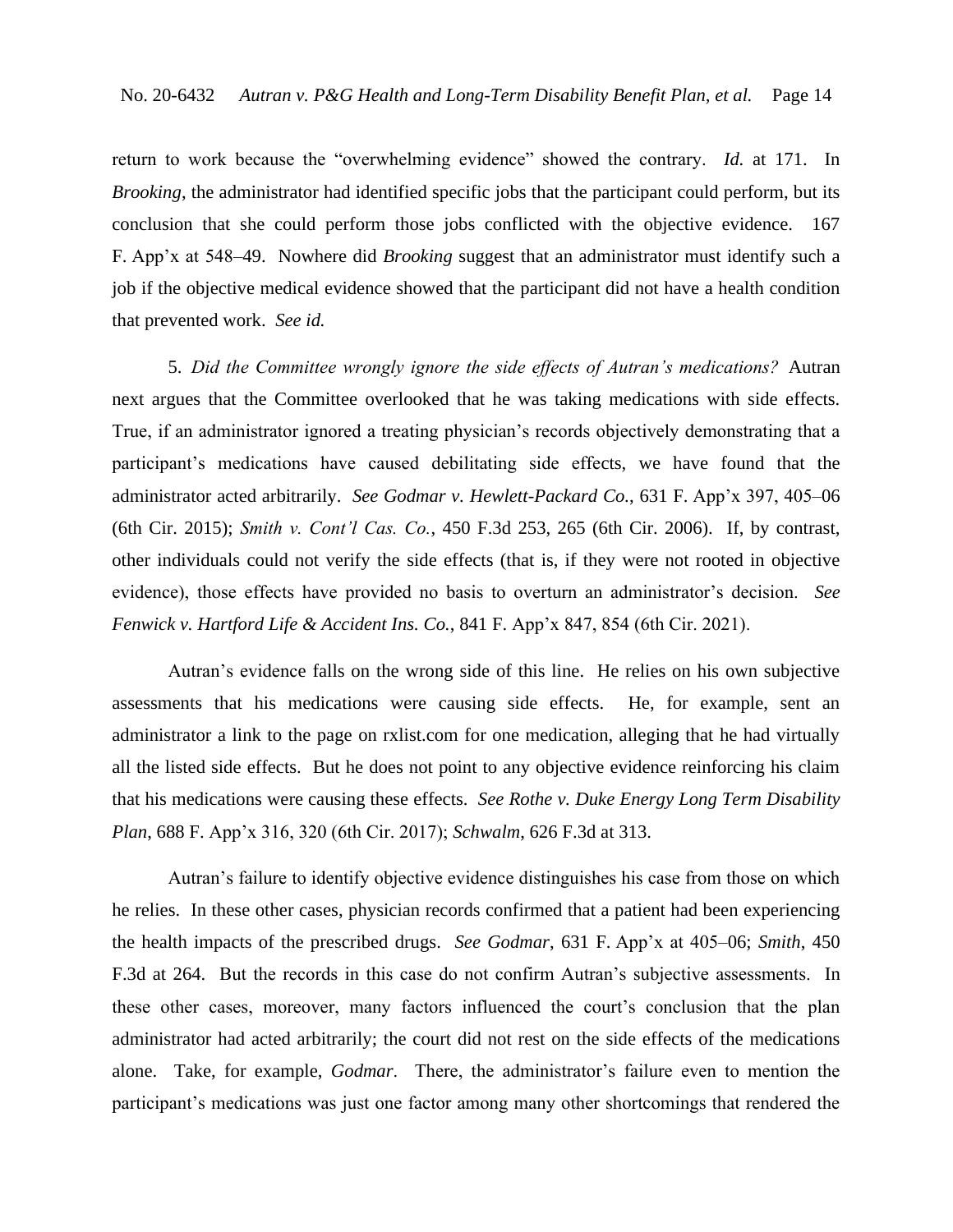decision arbitrary and capricious. 631 F. App'x at 406–07; *see also Smith*, 450 F.3d at 261–65. That is not the case here. The Committee relied on objective evidence from multiple sources to terminate Autran's total-disability benefits, and its failure to expressly discuss Autran's subjective complaints of side effects cannot suffice to render its decision arbitrary. *Cf. Fenwick*, 841 F. App'x at 854.

6. *Did the Committee's conflict of interest affect its decision?* Autran lastly argues that the Committee acted with a conflict of interest when finding that he was not totally disabled. The Supreme Court has recognized that an inherent conflict of interest exists when a defendant plays the "dual role" of both deciding a plan participant's eligibility for benefits and paying out those benefits from its own coffers. *See Glenn*, 554 U.S. at 108. And here, the Committee agrees that it had such an inherent conflict when deciding claims and paying benefits on behalf of the Plan.

The Supreme Court has held that this type of conflict must be a "factor" to consider when deciding whether an administrator arbitrarily denied benefits. *See id.* at 115–19. But we have since emphasized that "conclusory allegations of bias" based on this (relatively common) inherent conflict do not deserve much weight. *See Judge*, 710 F.3d at 664 (citation omitted). A participant instead should attempt to uncover evidence suggesting that the conflict materialized in a concrete way to influence the administrator's decisional process. *See Frazier*, 725 F.3d at 570; *Cooper v. Life Ins. Co. of N. Am.*, 486 F.3d 157, 165 (6th Cir. 2007). This type of concrete evidence can take the form of, for instance, internal emails suggesting bias against granting a claim or repeated reliance on a suspect doctor with a history of questionable medical opinions. *See Holden*, 2021 WL 2836624, at \*17 n.21 (citing *Elliott v. Metro. Life Ins. Co.*, 473 F.3d 613, 620 (6th Cir. 2006); *Evans*, 434 F.3d at 880).

Autran has pointed to no such evidence. To the contrary, the Committee receives training to ensure that it does not take Procter & Gamble's financial interests into account when resolving claims, and administrators ensure that the independent doctors who evaluate claims receive the same pay no matter their disability findings. The administrators in Autran's case also sought to use a new doctor with each new evaluation, which further minimized the risk that the Committee